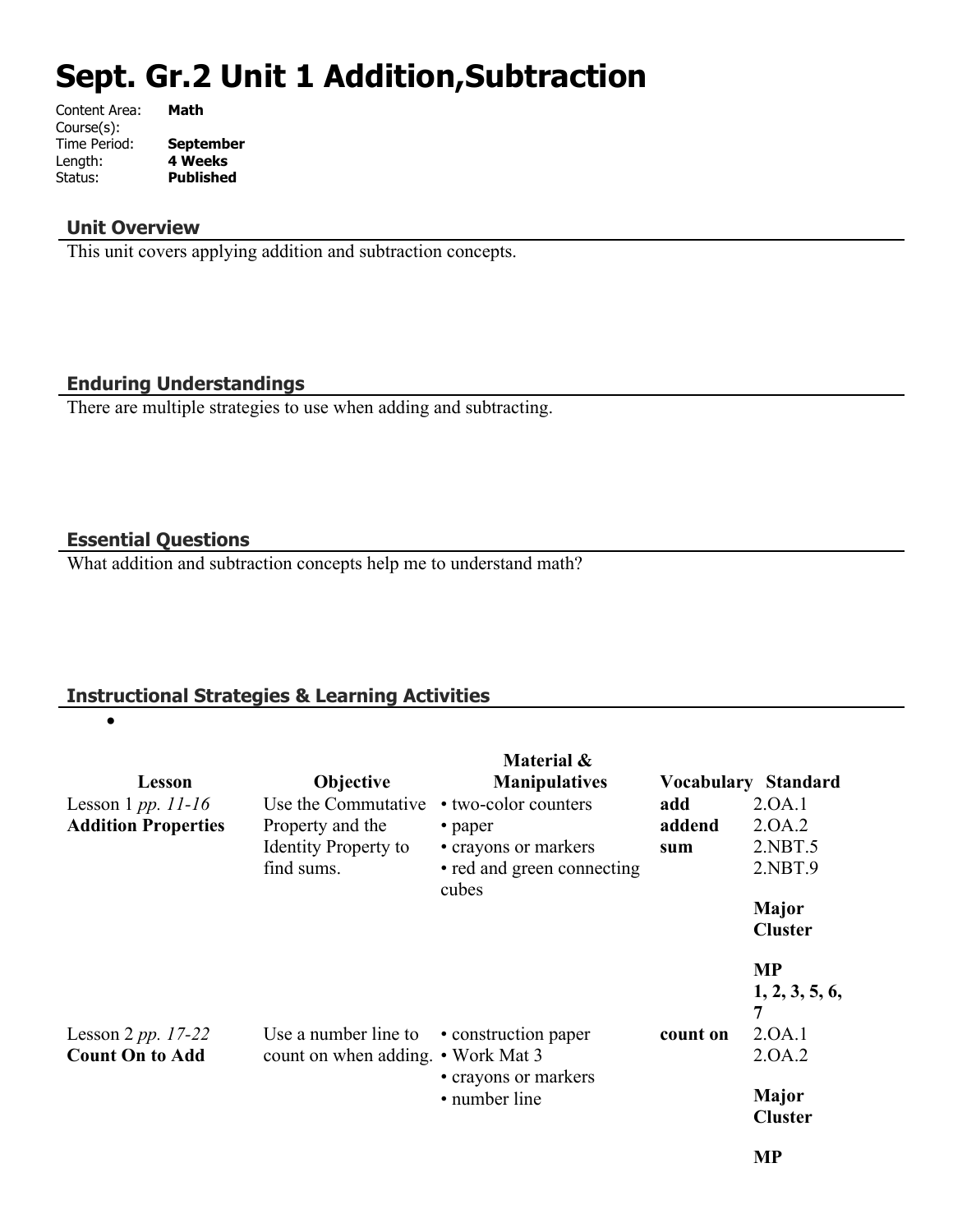| Lesson 3 pp. 23-28<br><b>Doubles and Near</b>                                                | Use doubles and near<br>doubles to find sums.                              | • number cubes<br>• connecting cubes                                         | doubles<br>near               | 1, 2, 3, 4, 5,<br>6<br>2.0A.1<br>2.0A.2                   |
|----------------------------------------------------------------------------------------------|----------------------------------------------------------------------------|------------------------------------------------------------------------------|-------------------------------|-----------------------------------------------------------|
| <b>Doubles</b>                                                                               |                                                                            |                                                                              | doubles                       | Major<br><b>Cluster</b>                                   |
| Lesson 4 pp. $29-34$<br>Make a 10                                                            | Make a 10 to solve<br>addition problems.                                   | $\cdot$ number cards (0-9)<br>• two-color counters<br>• cups<br>• Work Mat 2 |                               | <b>MP</b><br>2, 3, 4, 5, 6<br>2.0A.1<br>2.0A.2            |
|                                                                                              |                                                                            |                                                                              |                               | <b>Major</b><br><b>Cluster</b>                            |
| Lesson 5 pp. $35-40$<br><b>Add Three Numbers</b>                                             | Group addends<br>differently to make the • two-color counters<br>same sum. | • number lines<br>• number cubes<br>• connecting cubes                       |                               | <b>MP</b><br>1, 2, 4, 5, 6<br>2.0A.1<br>2.0A.2            |
|                                                                                              |                                                                            |                                                                              |                               | <b>Major</b><br><b>Cluster</b>                            |
| Lesson 6 pp. $41-46$<br><b>Problem-Solving</b>                                               | Write a number<br>sentence to solve                                        | • yellow and red connecting<br>cubes                                         |                               | <b>MP</b><br>1, 2, 3, 4, 5,<br>6, 8<br>2.0A.1<br>2.0A.2   |
| <b>Strategy: Write a</b><br><b>Number Sentence</b>                                           | problems.                                                                  |                                                                              |                               | Major<br><b>Cluster</b>                                   |
|                                                                                              |                                                                            |                                                                              |                               | <b>MP</b><br>1, 2, 3, 5, 7                                |
| <b>Check My Progress</b><br>Lesson 7 pp. 49-54<br>Count Back to Subtract difference (using a | Count back to find the $\cdot$ construction paper                          | • crayons or markers                                                         | count back 2.0A.1<br>subtract | 2.0A.2                                                    |
|                                                                                              | number line).                                                              |                                                                              | difference                    | <b>Major</b><br><b>Cluster</b>                            |
| Lesson 8 $pp. 55-60$<br><b>Subtract All and</b><br><b>Subtract Zero</b>                      | Subtract all or zero to<br>find the difference.                            | • two-color counters<br>• crayons or markers                                 |                               | <b>MP</b><br>1, 3, 4, 5, 6<br>2.0A.1<br>2.0A.2<br>2.NBT.9 |
|                                                                                              |                                                                            |                                                                              |                               | <b>Major</b><br><b>Cluster</b>                            |
|                                                                                              |                                                                            |                                                                              |                               | <b>MP</b><br>2, 3, 6, 8                                   |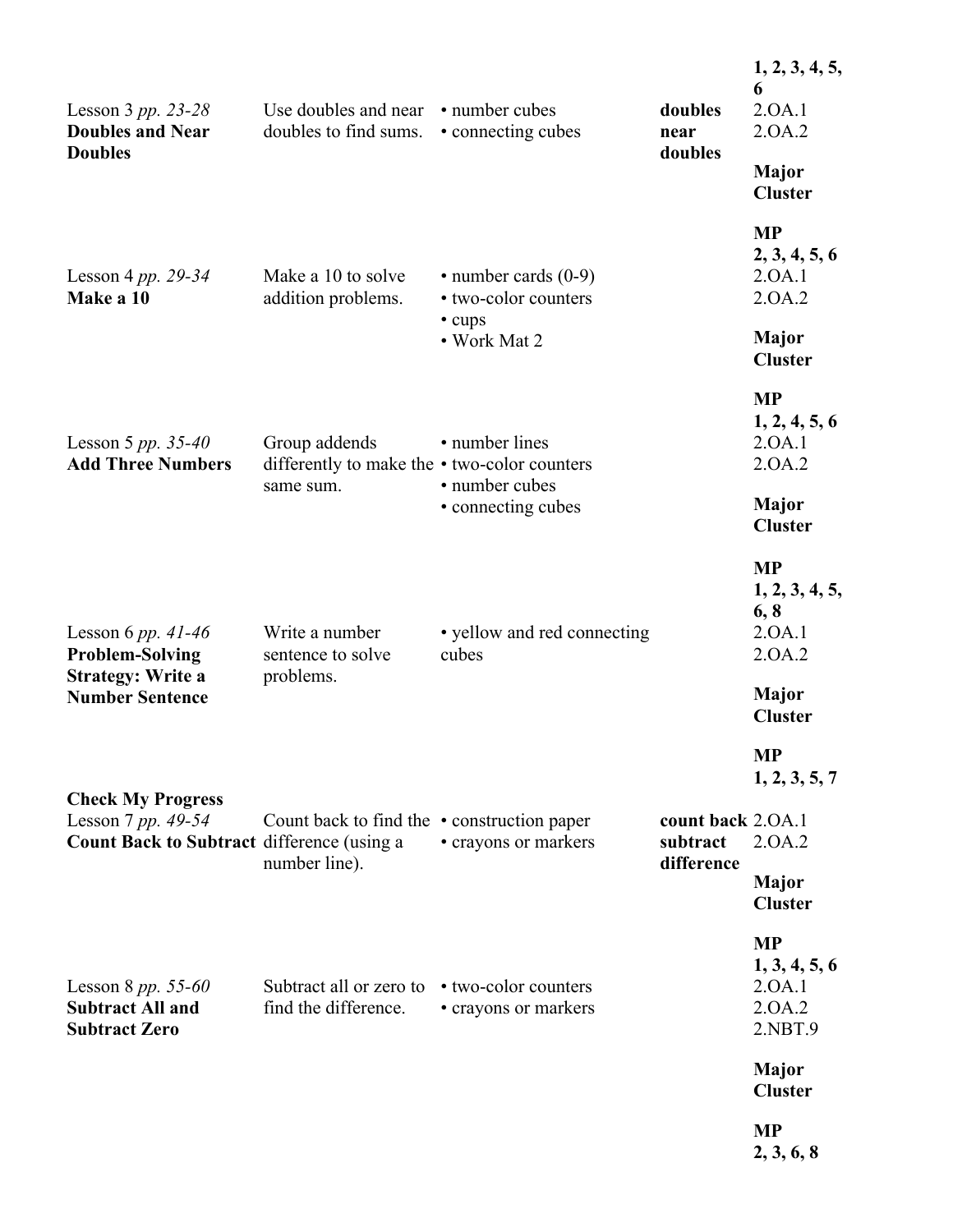| Lesson 9 pp. $61-66$<br>Use Doubles to Subtract find the difference.          | Use doubles facts to                                                                   | • connecting cubes                   |                    | 2.0A.1<br>2.0A.2                                                   |
|-------------------------------------------------------------------------------|----------------------------------------------------------------------------------------|--------------------------------------|--------------------|--------------------------------------------------------------------|
|                                                                               |                                                                                        |                                      |                    | <b>Major</b><br><b>Cluster</b>                                     |
|                                                                               |                                                                                        |                                      |                    | <b>MP</b><br>2, 4, 5, 6                                            |
| <b>Check My Progress</b><br>Lesson 10 pp. 69-74<br><b>Relate Addition and</b> | Use addition facts to<br>subtract.                                                     | • two-color counters                 | related<br>facts   | 2.0A.1<br>2.0A.2                                                   |
| <b>Subtraction</b>                                                            |                                                                                        |                                      |                    | <b>Major</b><br><b>Cluster</b>                                     |
| Lesson 11 pp. 75-80<br><b>Missing Addends</b>                                 | Use subtraction facts to • pan balance<br>help find missing                            | • connecting cubes                   | missing<br>addend  | <b>MP</b><br>1, 2, 4, 6<br>2.0A.1<br>2.0A.2                        |
|                                                                               | addends.                                                                               |                                      |                    | <b>Major</b><br><b>Cluster</b>                                     |
| Lesson 12 pp. $81-86$<br><b>Fact Families</b>                                 | Use related facts to<br>write fact families.                                           | • number cubes<br>• connecting cubes | fact family 2.0A.1 | <b>MP</b><br>2, 3, 4, 5, 6<br>2.0A.2<br>2.NBT.9                    |
|                                                                               |                                                                                        |                                      |                    | Major<br><b>Cluster</b>                                            |
| Lesson 13 pp. 87-92<br><b>Two-Step Word</b><br><b>Problems</b>                | Solve word problems • two-color counters<br>that involve two steps. • connecting cubes |                                      |                    | <b>MP</b><br>1, 2, 3, 4, 6,<br>7, 8<br>2.0A.1<br>2.0A.2<br>2.NBT.9 |
|                                                                               |                                                                                        |                                      |                    | Major<br><b>Cluster</b>                                            |
| <b>Fluency Practice</b>                                                       |                                                                                        |                                      |                    | <b>MP</b><br>1, 2, 3, 4, 5                                         |

**My Review and Reflect**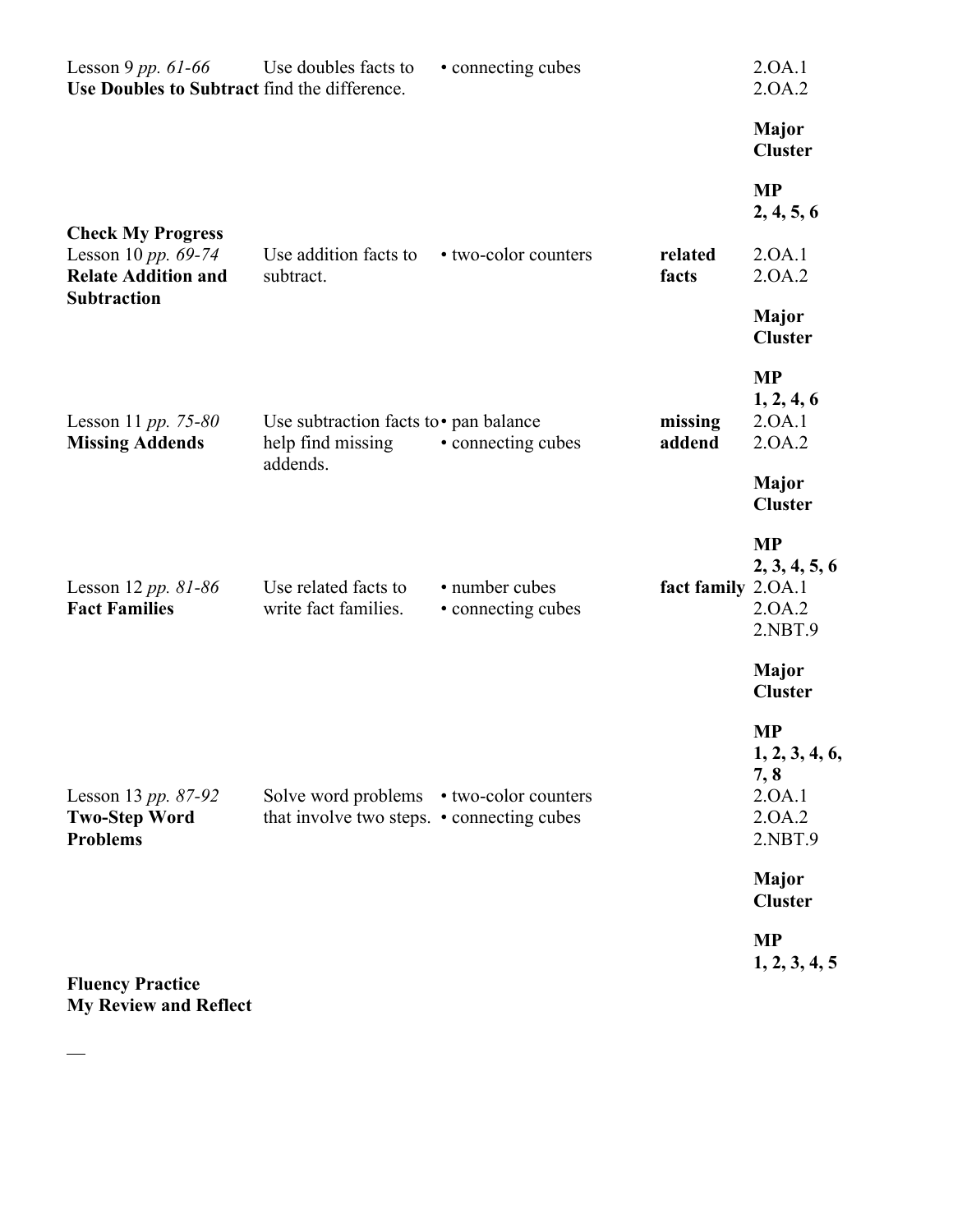# **Integration of Career Readiness, Life Literacies and Key Skills**

| TECH.9.4.2.DC.4 | Compare information that should be kept private to information that might be made<br>public.                           |
|-----------------|------------------------------------------------------------------------------------------------------------------------|
|                 | Critical thinkers must first identify a problem then develop a plan to address it to<br>effectively solve the problem. |
| TECH.9.4.2.DC.3 | Explain how to be safe online and follow safe practices when using the internet (e.g.,<br>8.1.2.NI.3, 8.1.2.NI.4).     |
| TECH.9.4.2.Cl.1 | Demonstrate openness to new ideas and perspectives (e.g., 1.1.2.CR1a, 2.1.2.EH.1,<br>6.1.2. Civics CM. 2).             |
|                 | Brainstorming can create new, innovative ideas.                                                                        |
|                 | Individuals should practice safe behaviors when using the Internet.                                                    |
| TECH.9.4.2.CT.2 | Identify possible approaches and resources to execute a plan (e.g., 1.2.2.CR1b, 8.2.2.ED.3).                           |
| TECH.9.4.2.CI.2 | Demonstrate originality and inventiveness in work (e.g., 1.3A.2CR1a).                                                  |
| WRK.9.2.2.CAP.1 | Make a list of different types of jobs and describe the skills associated with each job.                               |
| TECH.9.4.2.CT.3 | Use a variety of types of thinking to solve problems (e.g., inductive, deductive).                                     |
|                 | Different types of jobs require different knowledge and skills.                                                        |

## **Technology and Design Integration**

Students will interact with the SmartBoard, Ipads, chromebooks and document camera.

| CS.K-2.8.1.2.CS.1 | Select and operate computing devices that perform a variety of tasks accurately and<br>quickly based on user needs and preferences.                                          |
|-------------------|------------------------------------------------------------------------------------------------------------------------------------------------------------------------------|
|                   | Individuals use computing devices to perform a variety of tasks accurately and quickly.<br>Computing devices interpret and follow the instructions they are given literally. |

## **Interdisciplinary Connections**

| LA.RI.2.4 | Determine the meaning of words and phrases in a text relevant to a grade 2 topic or<br>subject area. |
|-----------|------------------------------------------------------------------------------------------------------|
| LA.RF.2.3 | Know and apply grade-level phonics and word analysis skills in decoding words.                       |

#### **Differentiation**

Each My Math unit throughout the series offers "approaching level", "on level" and "Beyond level" differentiated instructional hands-on choices, as well as ELL differentiated support. Please refer to the teacher edition for the activities.

#### **Modifications & Accommodations**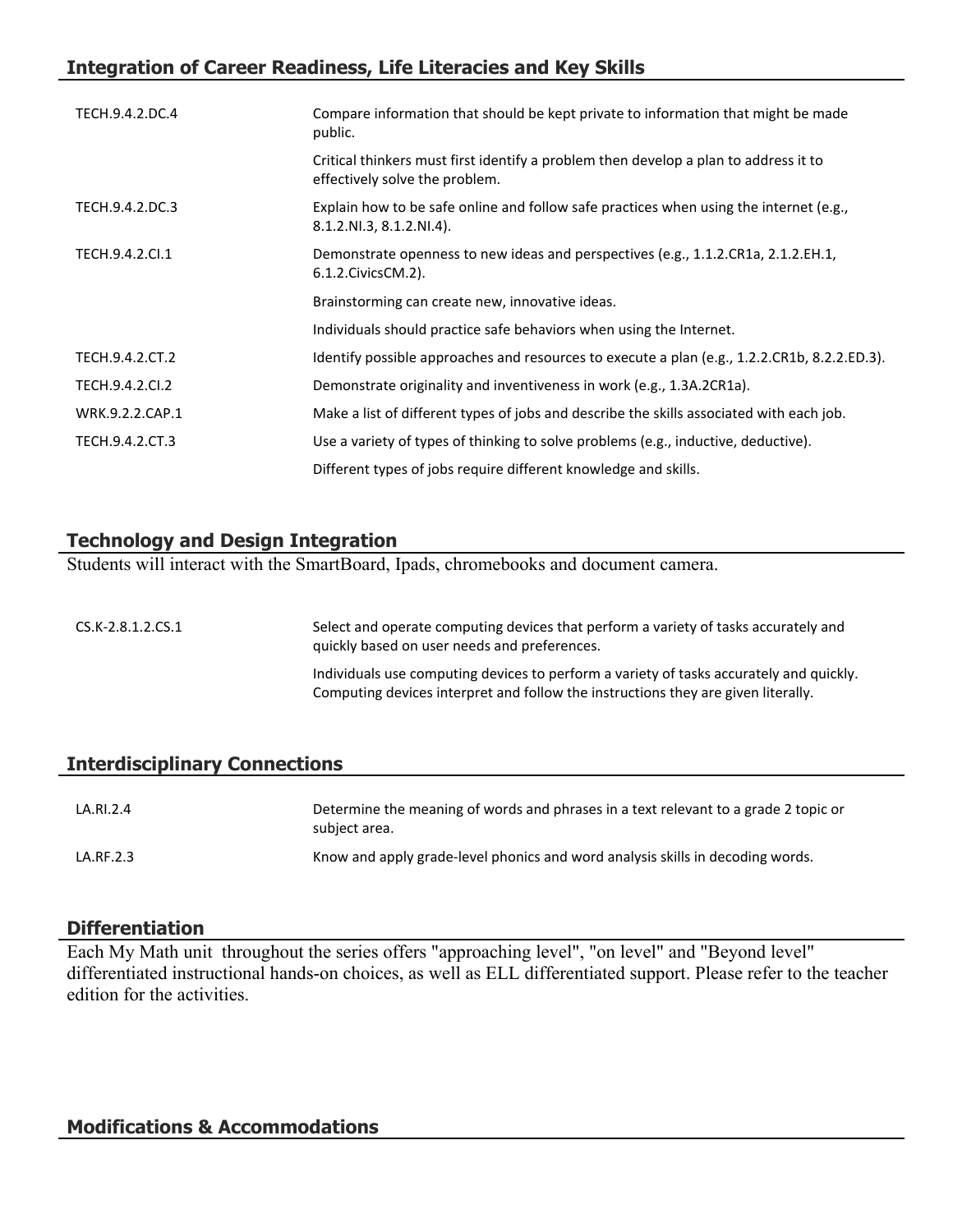#### **Benchmark Assessments**

AIMSweb

#### **Formative Assessments**

Teacher observation

Student conferences

Discussion

Activities

games

homework

white board

#### **Summative Assessments**

My Math chapter assessments

#### **Instructional Materials**

Embedded in lesson plans above.

#### **Standards**

MA.K-12.2 Reason abstractly and quantitatively. MA.2.OA.A.1 Use addition and subtraction within 100 to solve one- and two-step word problems involving situations of adding to, taking from, putting together, taking apart, and